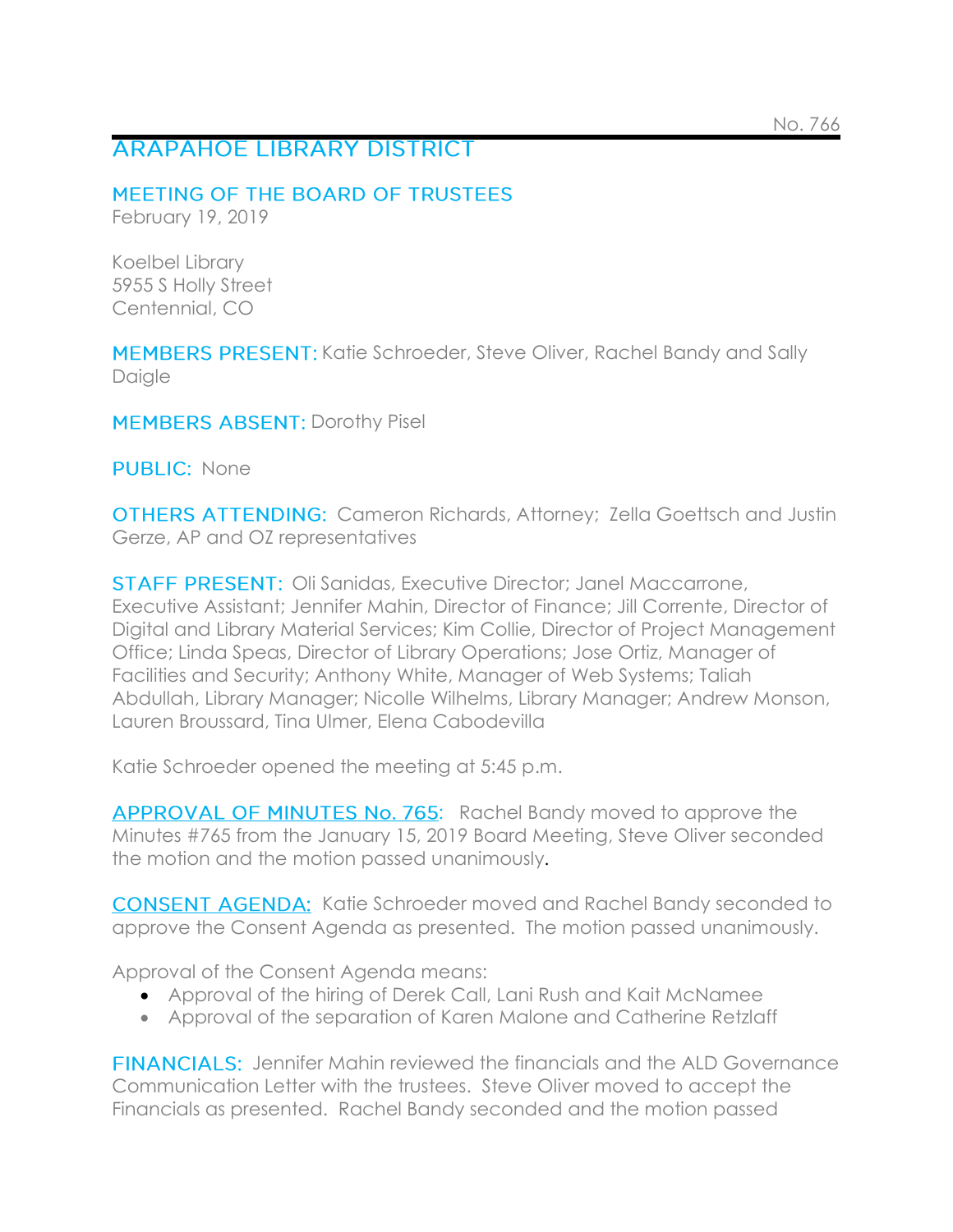unanimously. Approval of the Financials means:

- Acceptance of the Statement of Revenue and Expense
- Acceptance of the Balance Sheet

## **POLICIES:**

**Reservable Spaces - second reading:** The policy was modified to add language regarding the library's insurance liability in reservable spaces. Steve Oliver moved to approve the revised policy with the changes suggested by the trustees and Katie Schroeder seconded the motion and the motion passed unanimously.

Board President Report: Katie Schroeder reported about the new board agenda and the facilitation training. One trustee a month on "vision moment" think about 1 or 2 morning meetings. Strategic plan report will come from 1 director keep on time only one presentation per meeting onboarding for new trustees

Trustee interviews scheduled for sat/tues to be in place at May mtg

**Executive Director Report:** Oli Sanidas highlighted a meeting he had with the Superintendent of the Byers School District Tom Turrell to discuss the new Kelver Library. Superintendent Turrell is interested in using the structure to house additional classrooms for the school. Oli asked the board to consider donating the structure to the school. If the board is agreeable, he will work with legal counsel on a formal donation process.

CASTLEWOOD LIBRARY PROJECT PRESENTATION: Representatives from Oz Architecture and Adolfson and Peterson Contractors gave a summary of the community and staff input received so far and talked about next steps and the timeline for the Castlewood library project. They presented draft designs of the project. The project is on track for completion in early 2020.

DESIGN THINKING WORKSHOPS PRESENTATION: Jill Corrente, Anthony White, Lauren Broussard, Tina Ulmer, Andrew Monson, Nicole Wilhelm and Elena Cabodevilla shared how the District is using design thinking to solve challenges and implement solutions.

## **REPORTS:**

#### **Trustee Reports:**

• Rachel Bandy took her children to the Kelver and Davies Libraries. She has been following the news on the Douglas County Trustee positions. She had fun "talking up" ALD throughout the community and on local websites. On a side note, she is thrilled with auto renewals.